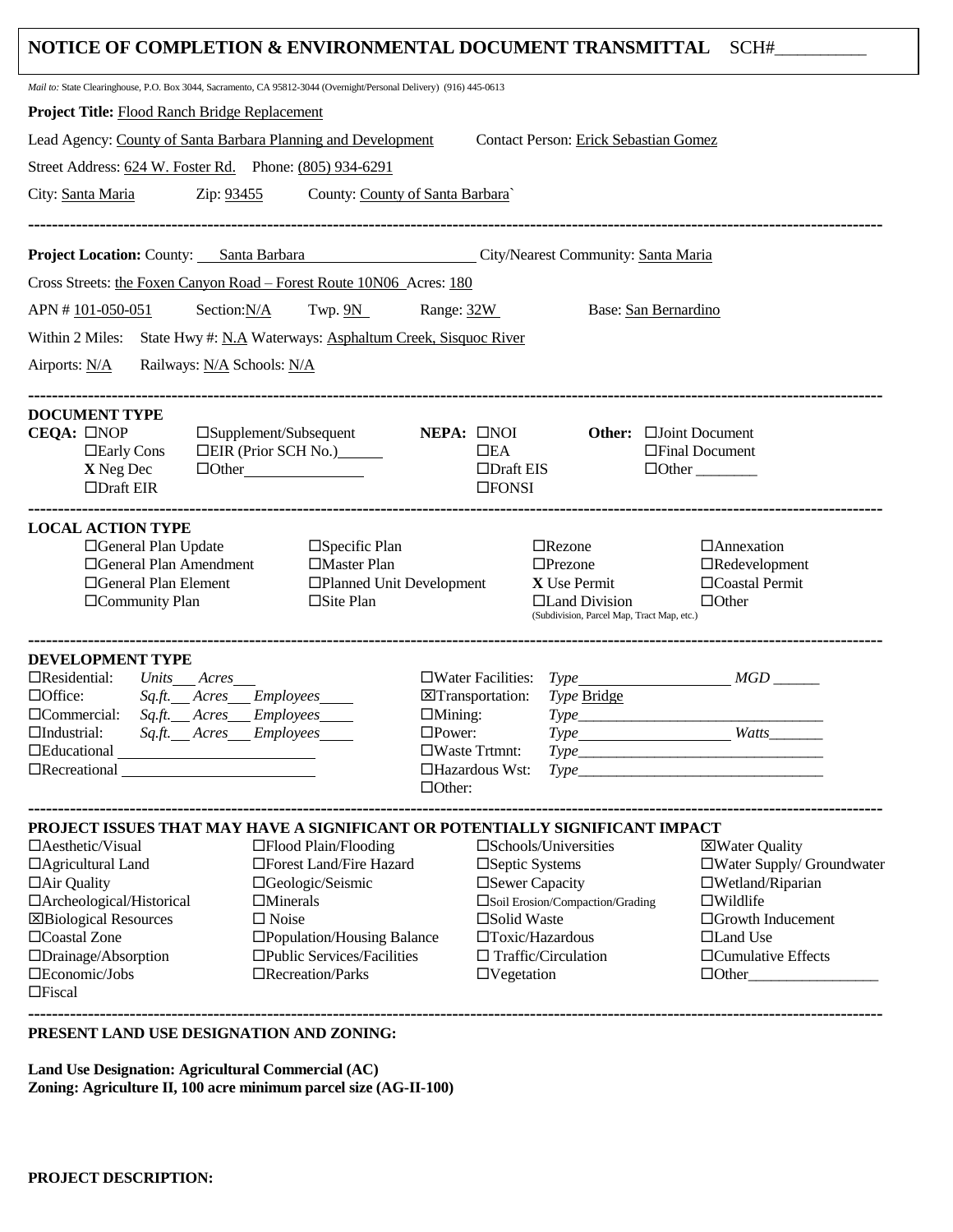The project is a request for a Land Use Permit to allow the replacement of an existing 19 ft. by 26 ft. bridge with a new 26 ft. by 40 ft. bridge. The scope of work includes removing the decking and railing from the existing bridge and protecting the existing support structure in place. The replacement bridge will be installed on two new concrete bridge abutments and span over the existing support structure. Access for the new bridge will require the construction of two approach ramps with associated retaining walls. The existing roadway will be regraded and replaced in-kind as necessary. Two pepper trees will be removed. Grading will involve approximately 66 cu. yds. of cut and 675 cu. yds. of fill. No work will occur within the creek bank. The subject property is a 180-acre parcel identified as APN 101-050-051 and located within the AG-II-100 zone in the Sisquoc area, Fifth Supervisorial District.

NOTE: Clearinghouse will assign identification numbers for all new projects. If a SCH number already exists for a project (e.g. from a Notice of Preparation or previous draft document) please fill it in.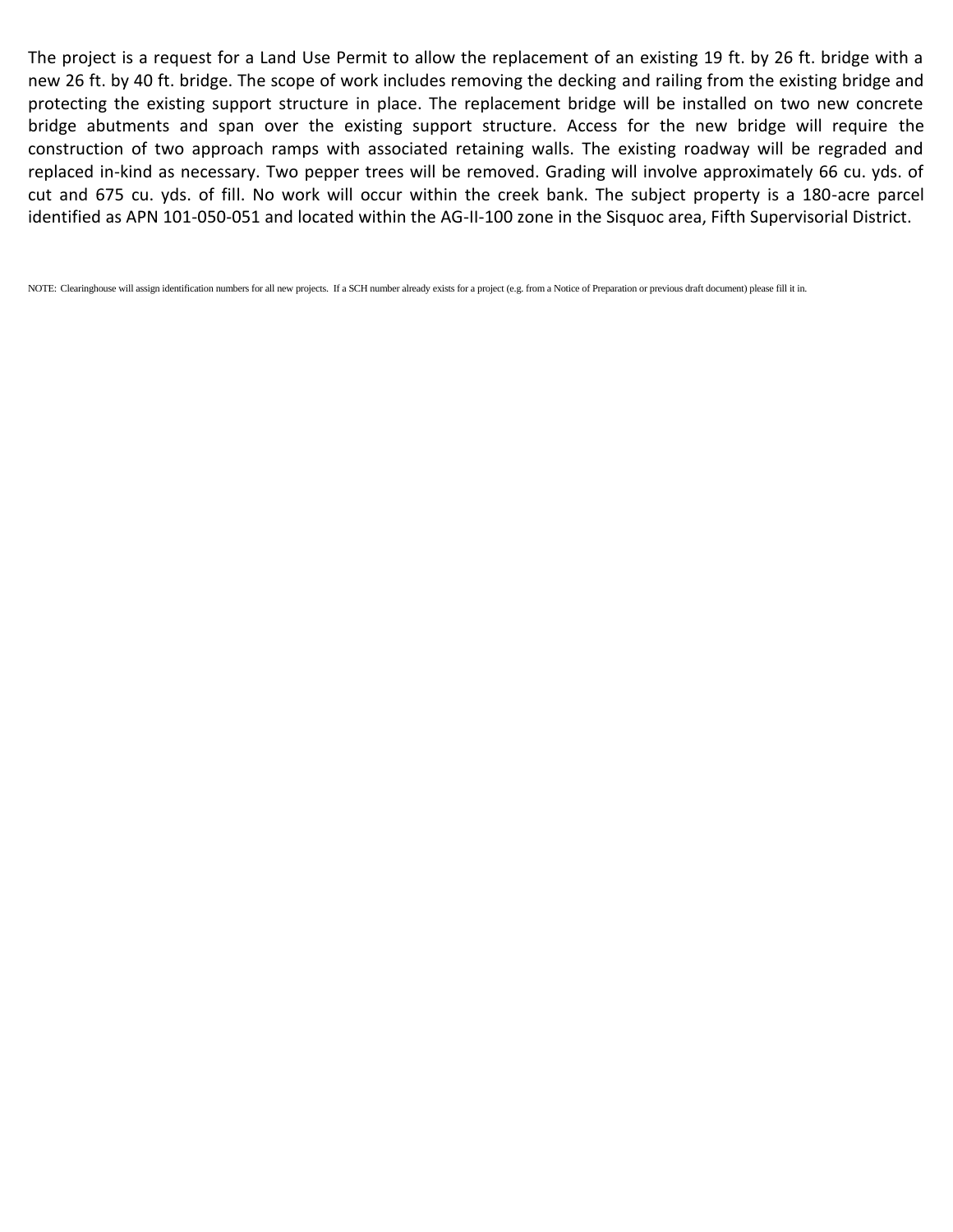## **REVIEWING AGENCIES CHECKLIST KEY**

|                                                                | <b>S</b> =Document sent by lead agency                                                                                                                                                                                         |  |  |  |
|----------------------------------------------------------------|--------------------------------------------------------------------------------------------------------------------------------------------------------------------------------------------------------------------------------|--|--|--|
| <b>Resources Agency</b>                                        | $X =$ Document sent by SCH                                                                                                                                                                                                     |  |  |  |
| Boating & Waterways                                            | $\sqrt{\frac{1}{2}}$ Suggested distribution                                                                                                                                                                                    |  |  |  |
| <b>Coastal Commission</b>                                      |                                                                                                                                                                                                                                |  |  |  |
| Coastal Conservancy                                            |                                                                                                                                                                                                                                |  |  |  |
| Colorado River Board                                           | <b>Environmental Affairs</b>                                                                                                                                                                                                   |  |  |  |
| Conservation                                                   | Air Resources Board                                                                                                                                                                                                            |  |  |  |
| $\sqrt{\text{Fish }\&\text{Game Region #4}}$                   | APCD/AQMD                                                                                                                                                                                                                      |  |  |  |
| V Forestry & Fire Protection                                   | Integrated Waste Management Board                                                                                                                                                                                              |  |  |  |
| Office of Historic Preservation                                | <b>SWRCB: Clean Water Grants</b>                                                                                                                                                                                               |  |  |  |
| Parks & Recreation                                             | SWRCB: Water Quality                                                                                                                                                                                                           |  |  |  |
| Reclamation                                                    | <b>SWRCB: Water Rights</b>                                                                                                                                                                                                     |  |  |  |
| S.F. Bay Conservation & Development Commission                 | $\sqrt{\phantom{0}\text{Regional WQCB}\,\# \_\_\_\_\_3\_\_\_\_\_3\_\_\_\_\_3\_\_\_\_\_3\_\_\_\_3\_\_\_\_3\_\_\_\_3\_\_$                                                                                                        |  |  |  |
| Water Resources (DWR)                                          |                                                                                                                                                                                                                                |  |  |  |
| <b>Business, Transportation &amp; Housing</b>                  | <b>Youth &amp; Adult Corrections</b>                                                                                                                                                                                           |  |  |  |
| Aeronautics                                                    | Corrections                                                                                                                                                                                                                    |  |  |  |
| California Highway Patrol                                      | <b>Independent Commissions &amp; Offices</b>                                                                                                                                                                                   |  |  |  |
| CALTRANS District #5                                           | <b>Energy Commission</b>                                                                                                                                                                                                       |  |  |  |
| CALTRANS Planning (headquarters)                               | Native American Heritage Commission                                                                                                                                                                                            |  |  |  |
| CALTRANS, Dir. of Aeronautics                                  | <b>Public Utilities Commission</b>                                                                                                                                                                                             |  |  |  |
| Housing & Community Development                                | <b>State Lands Commission</b>                                                                                                                                                                                                  |  |  |  |
| Food & Agriculture                                             | Tahoe Regional Planning Agency                                                                                                                                                                                                 |  |  |  |
| <b>Health &amp; Welfare</b>                                    | __Office of Emergency Services                                                                                                                                                                                                 |  |  |  |
|                                                                | _Dept. of Pesticide Regulation                                                                                                                                                                                                 |  |  |  |
| <b>State &amp; Consumer Services</b>                           | __Dept. of Toxic Substances Control                                                                                                                                                                                            |  |  |  |
| <b>General Services</b>                                        |                                                                                                                                                                                                                                |  |  |  |
| OLA (Schools)<br>Office of Public School Construction (DOE)    | Other contract the contract of the contract of the contract of the contract of the contract of the contract of the contract of the contract of the contract of the contract of the contract of the contract of the contract of |  |  |  |
|                                                                |                                                                                                                                                                                                                                |  |  |  |
| Public Review Period (to be filled in by lead agency)          |                                                                                                                                                                                                                                |  |  |  |
| Starting Date __ 06/24/2021                                    | Ending Date _____07/24/2021                                                                                                                                                                                                    |  |  |  |
|                                                                | 06/22/2021<br>Date                                                                                                                                                                                                             |  |  |  |
| Lead Agency (Complete if applicable):                          | For SCH Use Only:                                                                                                                                                                                                              |  |  |  |
| Consulting Firm: Santa Barbara County Planning and Development | Date Received at SCH                                                                                                                                                                                                           |  |  |  |

*Notes:*

Address: 624 w. Foster Rd., Suite C Date Review Starts

City/State/Zip: Santa Maria, 93455 Date to Agencies

Contact: Erick Sebastian Gomez Date to SCH

Phone: <u>(805) 934-6291</u> Clearance Date

**Applicant**: David Sansone

Address: P.O. Box 2226

City/State/Zip: Avila Beach, CA 93424

Phone: (805) 215-9547